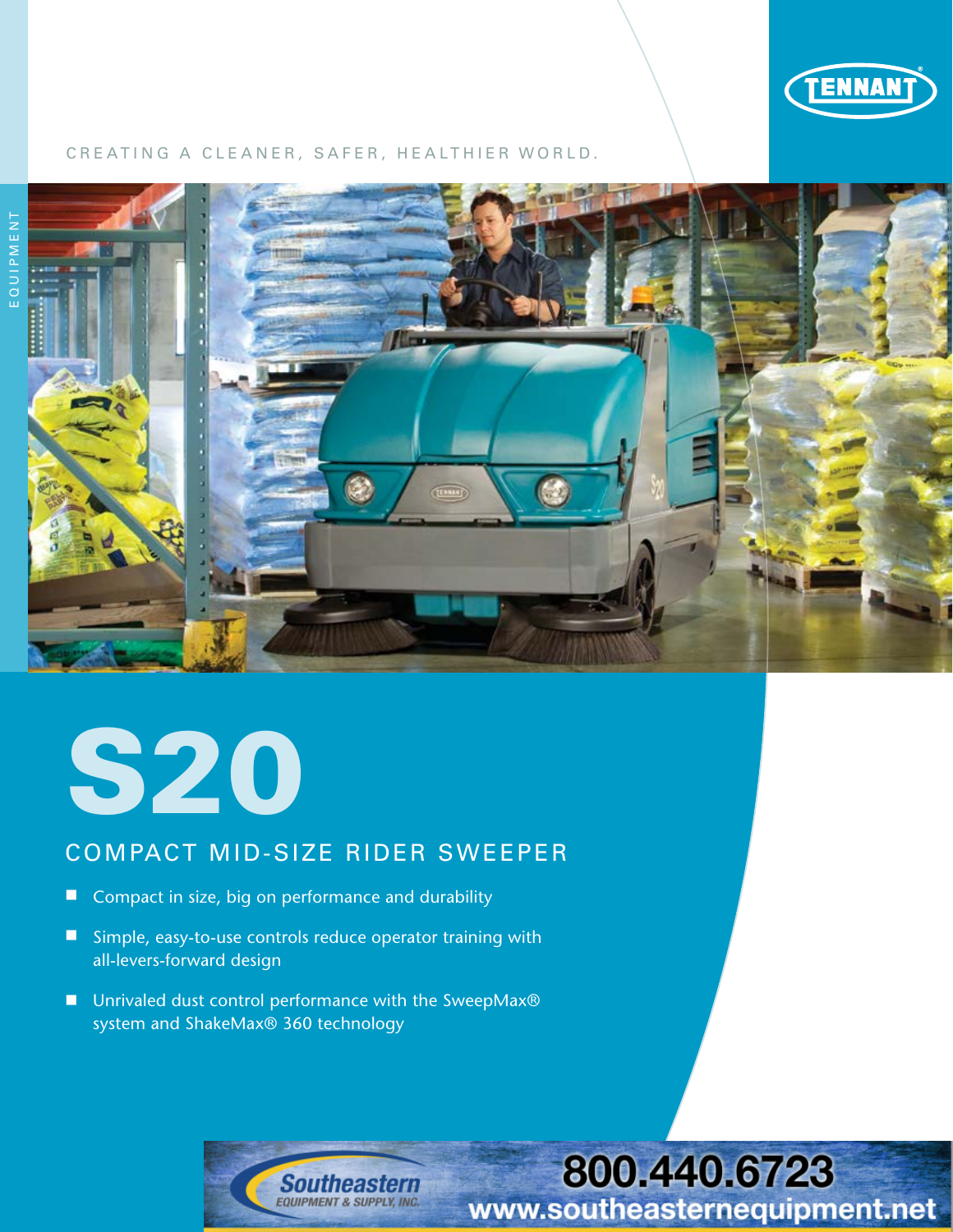### SETTING THE STANDARD IN COMPACT SWEEPER PERFORMANCE, SAFETY AND VALUE



#### MAXIMUM PRODUCTIVITY AND OPTIMUM CLEANING

- **Maximize dust control and improve air flow filtration with the SweepMax<sup>®</sup> 3-stage dust** control system.
- $\blacksquare$  Clean from the inside out, dislodging dust particles lodged deep within the pleats with ShakeMax® 360 filter shaker.
- Compact size and indoor /outdoor flexibility increases machine use throughout the facility.
- $\blacksquare$  Decrease operator training time and simplify machine operation with "All-Levers-Forward" controls.

#### INCREASED SAFETY

- Excellent operator sightlines, standard headlights and taillights, 7 in /180 cm side brush reach, and horn button in center of steering wheel.
- Thermo-Sentry™ hopper sensor alerts operators to excessive heat in the hopper and shuts down air flow to hopper.
- Seat occupancy switch shuts down the engine within seconds of the operator leaving the seat.
- **Optional overhead guard with standard rear-view mirror and tower bumpers protect the** operator and machine.

#### PROVEN TENNANT QUALITY FOR LONG-LASTING RETURN ON INVESTMENT

■ Quality combines with easy maintenance features to make the S20 an exceptionally cost-effective sweeper that you can count on for years of reliable service.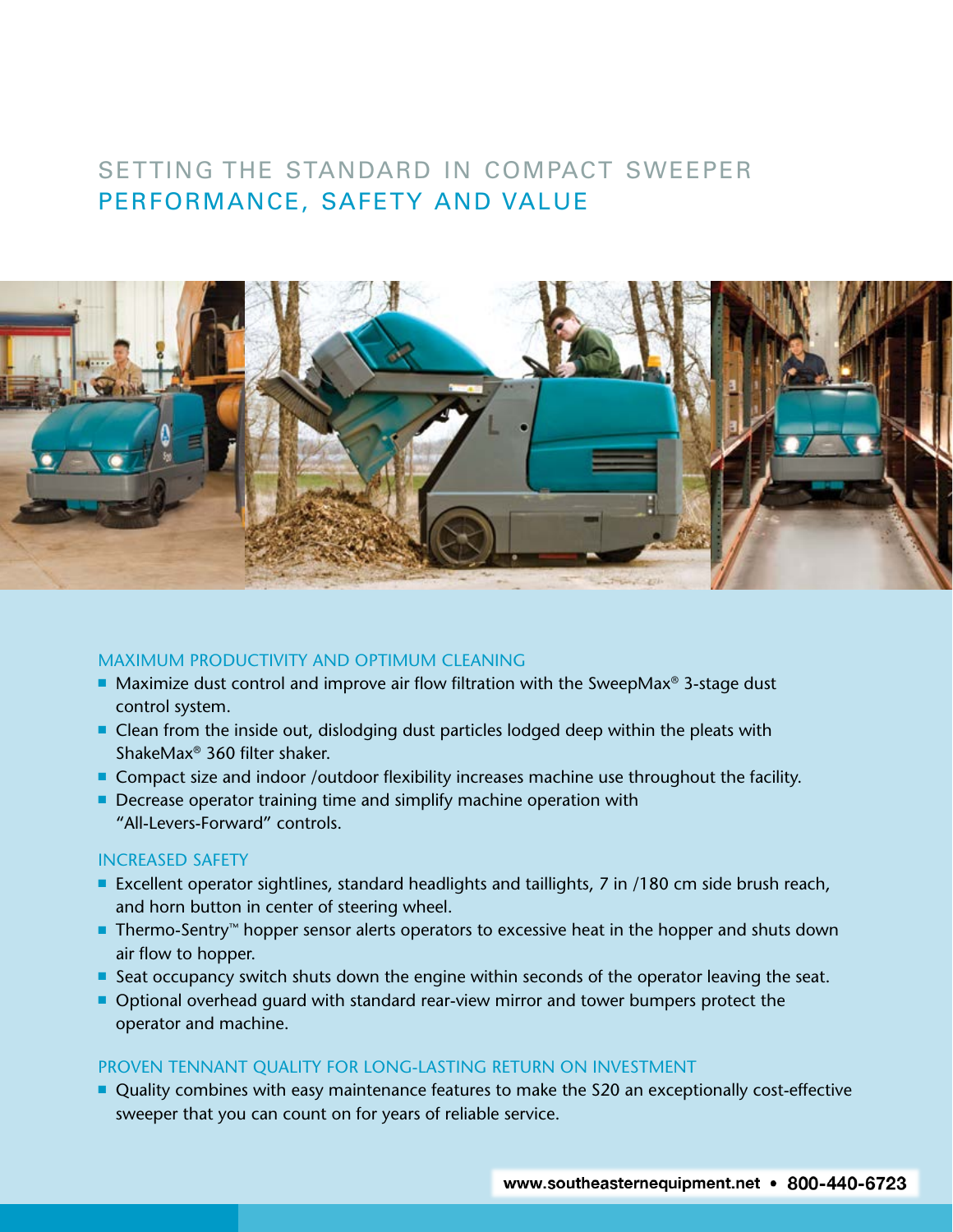# THE CLEANING POWER OF A MID-SIZE SWEEPER IN A COMPACT MACHINE



#### THE SWEEPMAX® DUST CONTROL SYSTEM LETS YOU RUN LONGER

Improving air flow filtration and dust control for sweeping, the S20 SweepMax® system uses a 3-stage dust control system:

#### STAGE 1

Keep bulky debris, water, and heavy dust in the hopper with the first stage Perma-filter™.

#### STAGE 2

Remove fine dust and moisture by redirecting it into the hopper with the second stage cyclonic pre-filter.

#### STAGE 3

Filter sub-micron dust particulates down to 0.5 microns at 99% efficiency with a third stage, flame retardant, nanofiber surface loading canister filter.

This 3-stage system filters sub-micron dust particles to a MERV 13 rating on the ASHRAE 20 point scale.

#### S20 FEATURES THAT REDUCE COSTS

- Achieve maximum uptime with no-tool, easy-to-open covers for quick servicing.
- Decrease operating costs with the SweepMax second stage cyclonic pre-filter which removes the majority of dust and moisture before it reaches the third stage canister filter.
- The filter and cyclonic chamber and no-tool brush change make maintenance easy.
- $\blacksquare$  Withstand the most demanding environments with full wrap-around steel T-beam superstructure and corrosion proof heavy-duty Duramer™ hopper and shrouds.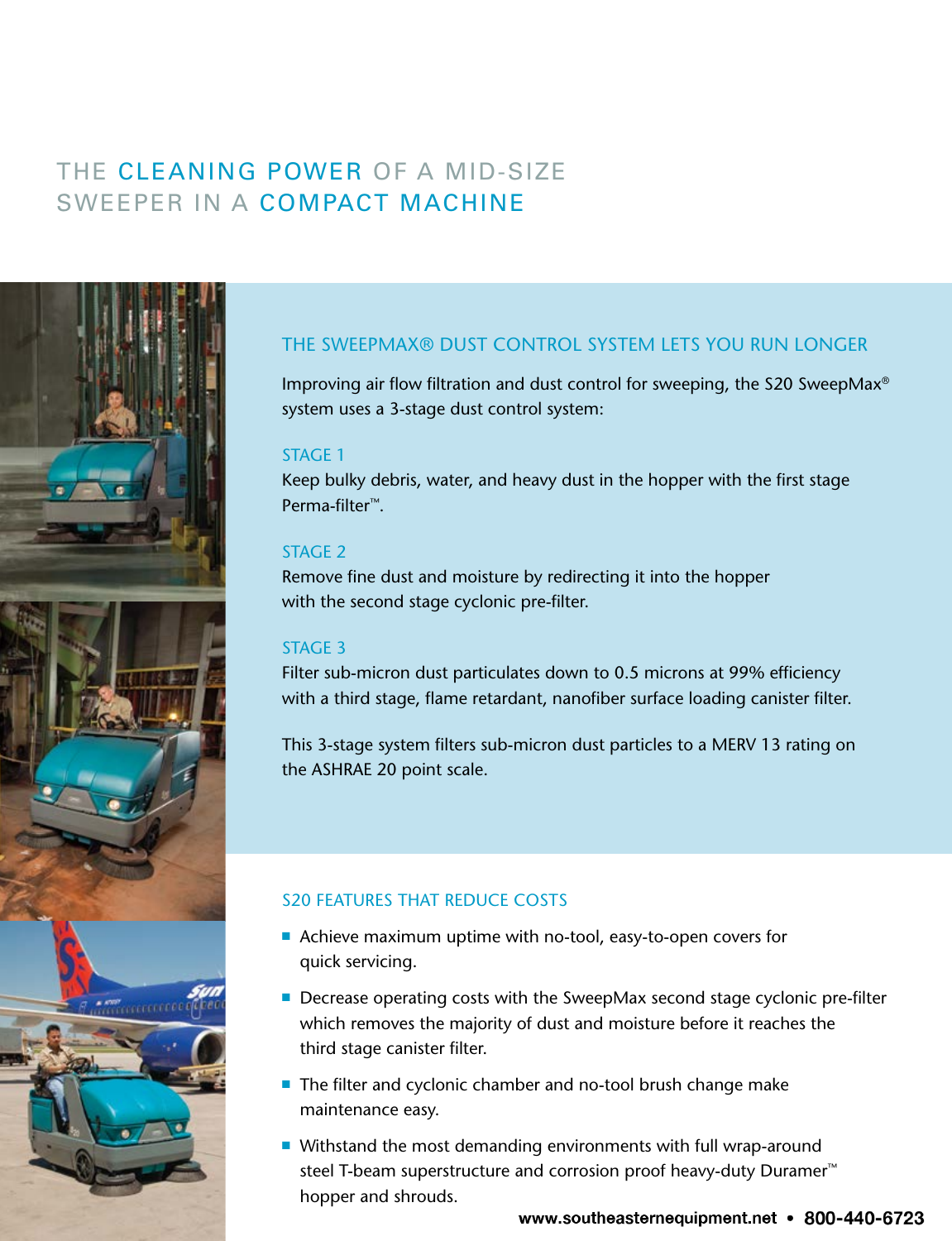INSIDE THE

# S20

safety by alerting and shutting down air flow if increases in hopper temperature are sensed by Thermo-Sentry™.

Operator Compartment. Ensure operator

Dust Control. Provide superior air flow filtration and longer, better dry dust control with the SweepMax® system.

Durable Construction.

Depend on long-term structural reliability with a full wrap-around steel bumper with a steel T-beam

> superstructure designed for greater strength, rigidity, and long life.

Long Lasting Filtration. Nanofiber canister filter provides superior dust release for lower operating pressure and lasts up to 3 to 5 times longer than paper, cellulose, or synthetic media blends.

Simple Filter Cleaning. Increase ••• efficiency with the ShakeMax® 360 ®filter cleaning mechanism, dislodging dust particles caught deep within the pleats.

Innovative Design. The dedicated belt driven vacuum fan and built-in muffler provide superior dust control, lower noise, and reduced maintenance.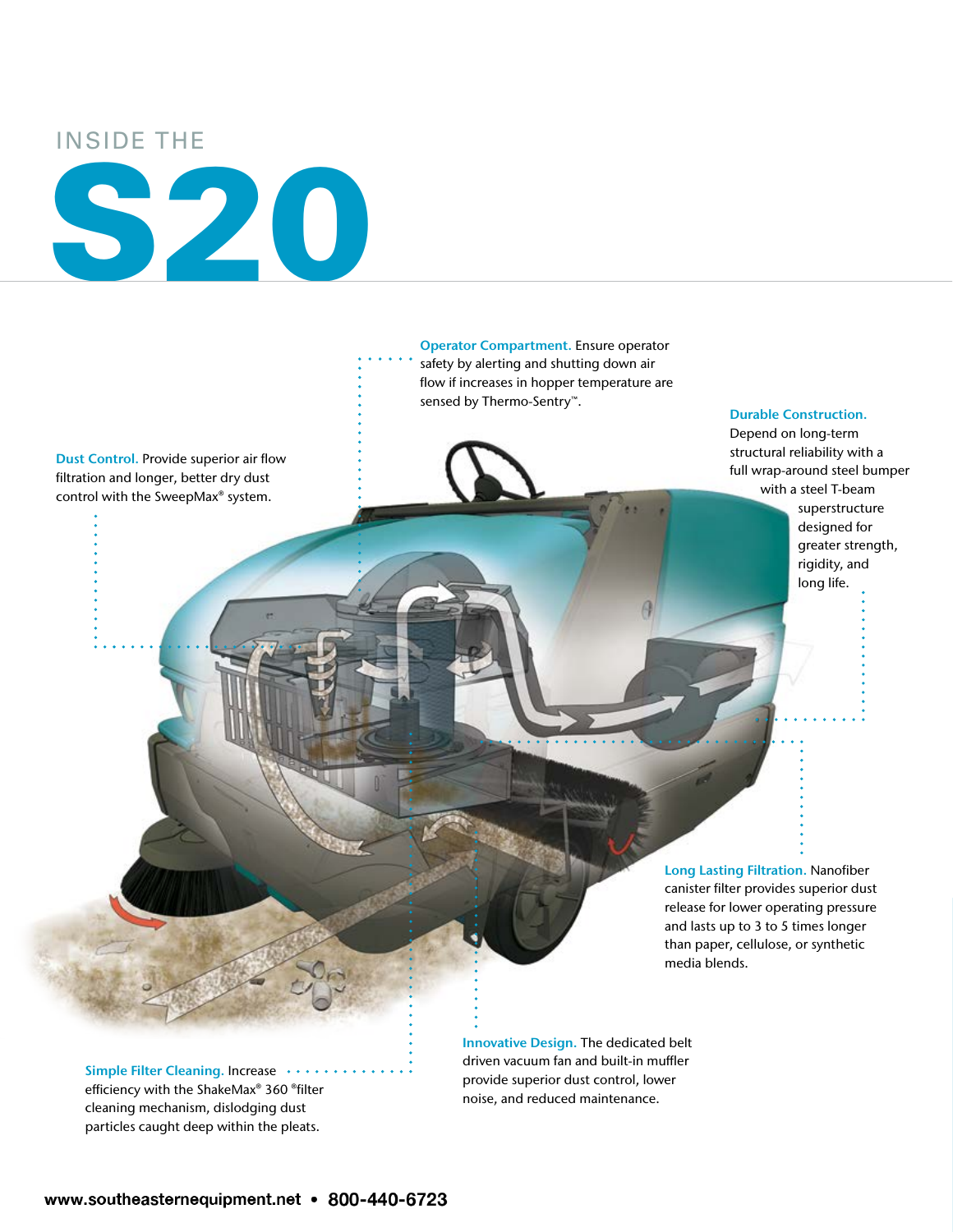# SAFETY, COMFORT, AND PERFORMANCE INSIDE THE S20 EVERY TIME YOU TURN THE KEY

- **Reduce downtime, service time, and maintenance costs** by quickly accessing the heart of the S20 with no-tool, easy-to-open covers.
- **Improve sweeping performance and extend filter life** through enhanced air flow filtration and dust control with the SweepMax® 3-stage dust control system.
- **Spacious operator compartment** incorporates adjustable seat, propel pedal, and steering column to customize fit. Important design safety features include excellent sightlines, side brush visibility, all levers forward sweeping, parking brake on light alert and much more.
- **Sustainable alternative.** High productivity cleaning of large areas with a quiet, fume-free battery version, eliminating engine exhaust.







#### www.southeasternequipment.net • 800-440-6723

Improve productivity with a 62 in / 1,575 mm sweeping path that shortens cleaning time by adding optional dual side brushes and a high-capacity debris hopper.



Increase safety and effective operation in the most severe environments with an optional overhead guard or the optional soft side cab that can be installed or removed in minutes to adjust for changing weather conditions.

Clean off aisle and in tight spaces with the convenient optional vacuum wand – stored securely on board so it is always there when you need it.

Minimize risk of damage and machine repair costs in harsh environments with optional tower bumpers that protect against accidental contact with hard objects.